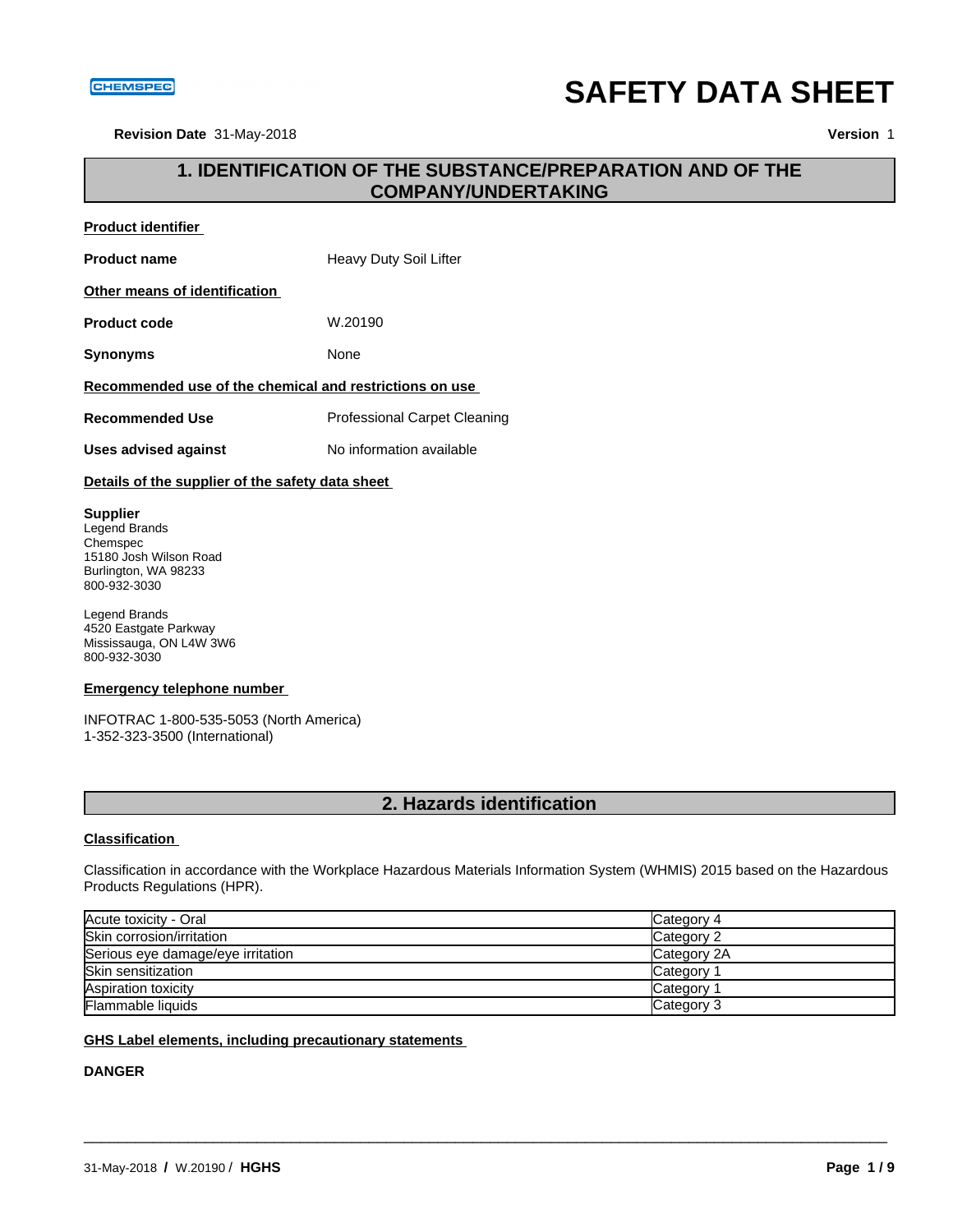#### **Hazard statements**

Harmful if swallowed Causes skin irritation Causes serious eye irritation May cause an allergic skin reaction May be fatal if swallowed and enters airways Flammable liquid and vapor



#### **Precautionary Statements - Prevention**

Wash face, hands and any exposed skin thoroughly after handling Do not eat, drink or smoke when using this product Wear protective gloves/protective clothing/eye protection/face protection Avoid breathing dust/fume/gas/mist/vapors/spray Contaminated work clothing should not be allowed out of the workplace Ground and bond container and receiving equipment Use non-sparking tools Take action to prevent static discharges Keep away from heat, hot surfaces, sparks, open flames and other ignition sources. No smoking Keep container tightly closed Use explosion-proof electrical/ ventilating / lighting/ or other / equipment

#### **Eyes**

IF IN EYES: Rinse cautiously with water for several minutes. Remove contact lenses, if present and easy to do. Continue rinsing If eye irritation persists: Get medical advice/attention

\_\_\_\_\_\_\_\_\_\_\_\_\_\_\_\_\_\_\_\_\_\_\_\_\_\_\_\_\_\_\_\_\_\_\_\_\_\_\_\_\_\_\_\_\_\_\_\_\_\_\_\_\_\_\_\_\_\_\_\_\_\_\_\_\_\_\_\_\_\_\_\_\_\_\_\_\_\_\_\_\_\_\_\_\_\_\_\_\_\_\_\_\_

#### **Skin**

IF ON SKIN: Wash with plenty of water and soap Take off contaminated clothing and wash it before reuse If skin irritation or rash occurs: Get medical advice/attention IF ON SKIN (or hair): Take off immediately all contaminated clothing. Rinse skin with water [or shower]

#### **Ingestion**

IF SWALLOWED: Call a POISON CENTER or doctor if you feel unwell Rinse mouth IF SWALLOWED: Immediately call a POISON CENTER or doctor Do NOT induce vomiting

#### **Fire**

In case of fire: Use dry sand, dry chemical or alcohol-resistant foam to extinguish

#### **Precautionary Statements - Storage**

Store locked up Store in a well-ventilated place. Keep cool

#### **Precautionary Statements - Disposal**

Dispose of contents/container to an approved waste disposal plant

#### **Other information**

May be harmful in contact with skin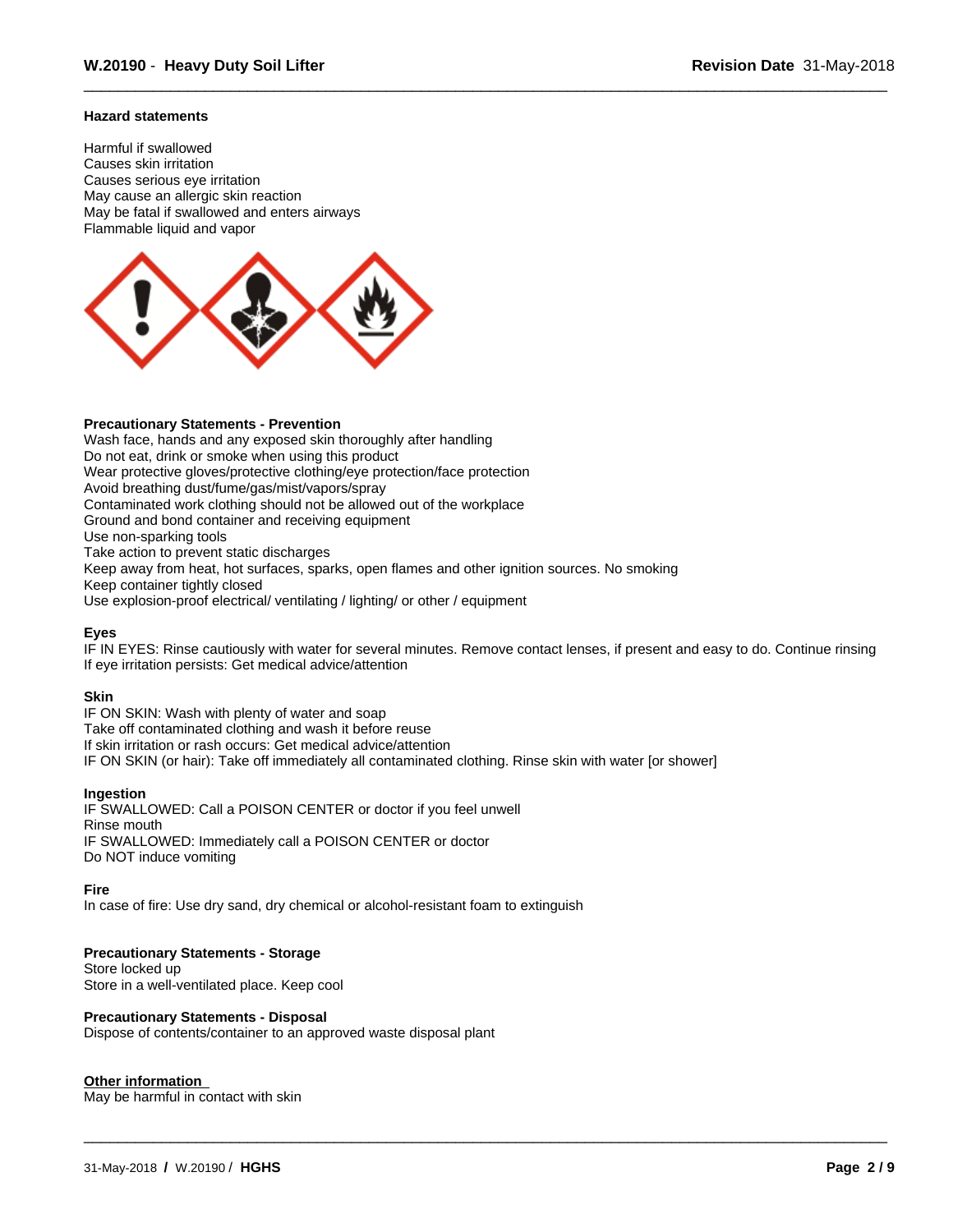**Unknown acute toxicity**  $\lt$  1 % of the mixture consists of ingredient(s) of unknown toxicity

## **3. Composition/information on ingredients**

#### **Substance**

| <b>Chemical Name</b>                       | CAS No.       | Weight-% | <b>Hazardous Material</b><br><b>Information Review Act</b><br>registry number (HMIRA<br>registry $#$ ) | Date HMIRA filed and<br>date exemption granted<br>(if applicable) |
|--------------------------------------------|---------------|----------|--------------------------------------------------------------------------------------------------------|-------------------------------------------------------------------|
| Ethylene glycol<br>monobutyl ether         | 111-76-2      | 41.4317  |                                                                                                        |                                                                   |
| D-limonene                                 | 5989-27-5     | 13.7883  |                                                                                                        |                                                                   |
| Naphtha, petroleum,<br>hydrotreated heavy  | 64742-48-9-LB | 10.9933  |                                                                                                        |                                                                   |
| SODIUM (C14-16)<br><b>OLEFIN SULFONATE</b> | 68439-57-6-LB | 6.37432  |                                                                                                        |                                                                   |

## **4. First Aid Measures**

#### **Description of first-aid measures**

| <b>Inhalation</b>                                  | Remove to fresh air.                                                                                                    |
|----------------------------------------------------|-------------------------------------------------------------------------------------------------------------------------|
| Eye contact                                        | Rinse thoroughly with plenty of water for at least 15 minutes, lifting lower and upper eyelids.<br>Consult a physician. |
| <b>Skin contact</b>                                | Wash skin with soap and water.                                                                                          |
| Ingestion                                          | Clean mouth with water and drink afterwards plenty of water.                                                            |
| Most important symptoms/effects, acute and delayed |                                                                                                                         |
| <b>Symptoms</b>                                    | No information available.                                                                                               |
|                                                    | Indication of any immediate medical attention and special treatment needed                                              |
| Note to physicians                                 | Treat symptomatically.                                                                                                  |
|                                                    |                                                                                                                         |
|                                                    | 5. Fire-fighting measures                                                                                               |

| <b>Suitable Extinguishing Media</b>                                                                              | Use extinguishing measures that are appropriate to local circumstances and the<br>surrounding environment. |
|------------------------------------------------------------------------------------------------------------------|------------------------------------------------------------------------------------------------------------|
| Unsuitable extinguishing media                                                                                   | CAUTION: Use of water spray when fighting fire may be inefficient.                                         |
| Specific hazards arising from the<br>chemical                                                                    | No information available.                                                                                  |
| <b>Explosion Data</b><br><b>Sensitivity to Mechanical Impact None.</b><br><b>Sensitivity to Static Discharge</b> | None.                                                                                                      |
| Special protective equipment for                                                                                 | Firefighters should wear self-contained breathing apparatus and full firefighting turnout                  |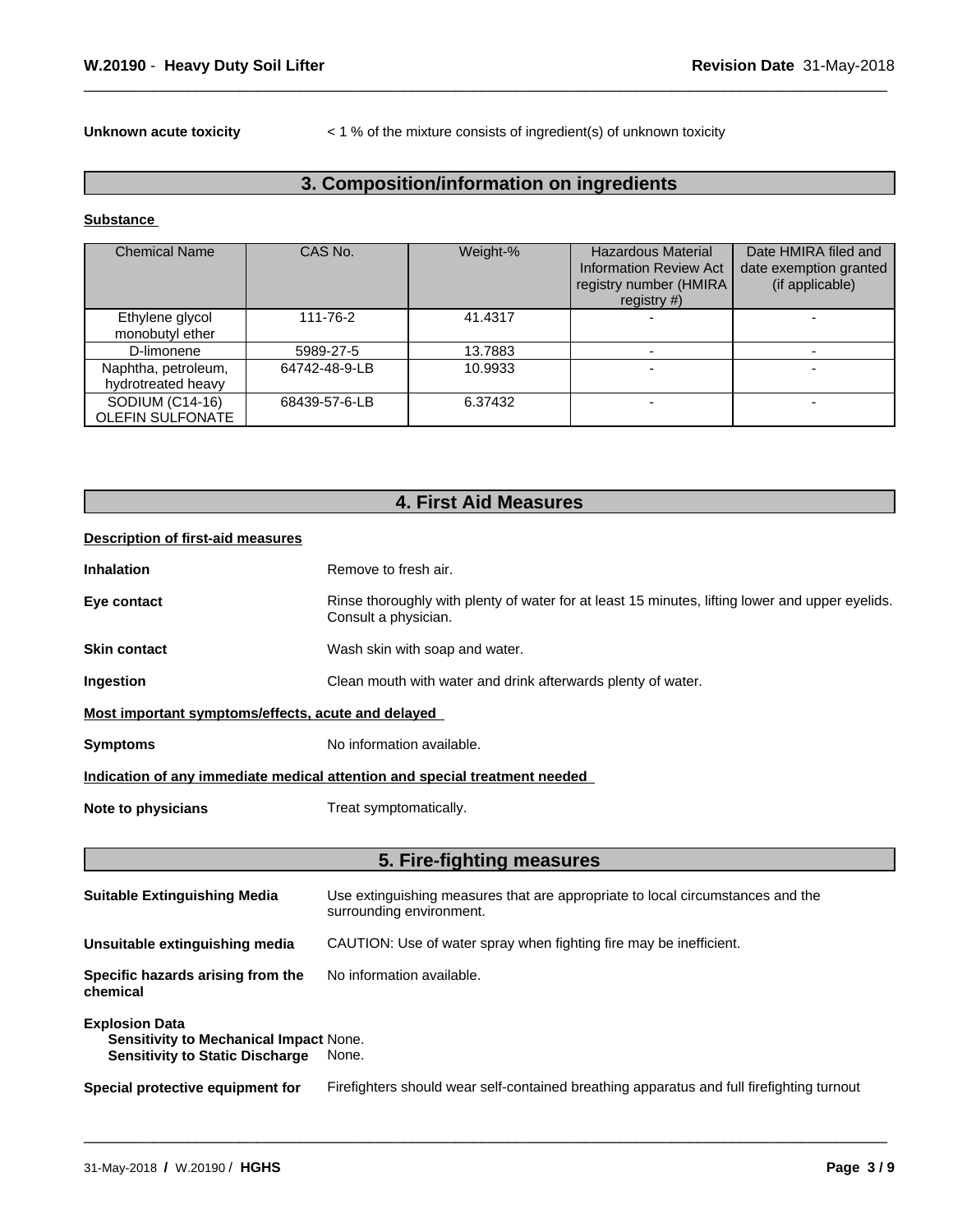fire-fighters **fire-fighters** gear. Use personal protection equipment.

### **6. Accidental Release Measures**

|                                                       | Personal precautions, protective equipment and emergency procedures                  |
|-------------------------------------------------------|--------------------------------------------------------------------------------------|
| <b>Personal precautions</b>                           | Ensure adequate ventilation.                                                         |
| <b>Environmental precautions</b>                      |                                                                                      |
| <b>Environmental precautions</b>                      | See Section 12 for additional Ecological Information.                                |
| Methods and materials for containment and cleaning up |                                                                                      |
| <b>Methods for containment</b>                        | Prevent further leakage or spillage if safe to do so.                                |
| Methods for cleaning up                               | Pick up and transfer to properly labeled containers.                                 |
| <b>Prevention of secondary hazards</b>                | Clean contaminated objects and areas thoroughly observing environmental regulations. |

## **7. Handling and Storage**

#### **Precautions for safe handling**

**Advice on safe handling** Handle in accordance with good industrial hygiene and safety practice.

#### **Conditions for safe storage, including any incompatibilities**

**Storage Conditions** Keep containers tightly closed in a dry, cool and well-ventilated place.

## **8. Exposure Controls/Personal Protection**

#### **Control parameters**

#### **Exposure Limits** .

| <b>Chemical Name</b>                           | <b>Alberta</b>                          | <b>British Columbia</b> | <b>Ontario TWAEV</b> | Quebec                          |
|------------------------------------------------|-----------------------------------------|-------------------------|----------------------|---------------------------------|
| Ethylene glycol<br>monobutyl ether<br>111-76-2 | TWA: 20 ppm<br>TWA: $97 \text{ mg/m}^3$ | TWA: 20 ppm             | TWA: 20 ppm          | TWA: 20 ppm<br>TWA: 97 mg/m $3$ |

#### **Exposure controls**

**Engineering controls** Showers Eyewash stations Ventilation systems.

#### **Individual protection measures, such as personal protective equipment**

| <b>Eve/face protection</b>    | No special protective equipment required.                                                                                                                                   |
|-------------------------------|-----------------------------------------------------------------------------------------------------------------------------------------------------------------------------|
| Skin and body protection      | No special protective equipment required.                                                                                                                                   |
| <b>Respiratory protection</b> | No protective equipment is needed under normal use conditions. If exposure limits are<br>exceeded or irritation is experienced, ventilation and evacuation may be required. |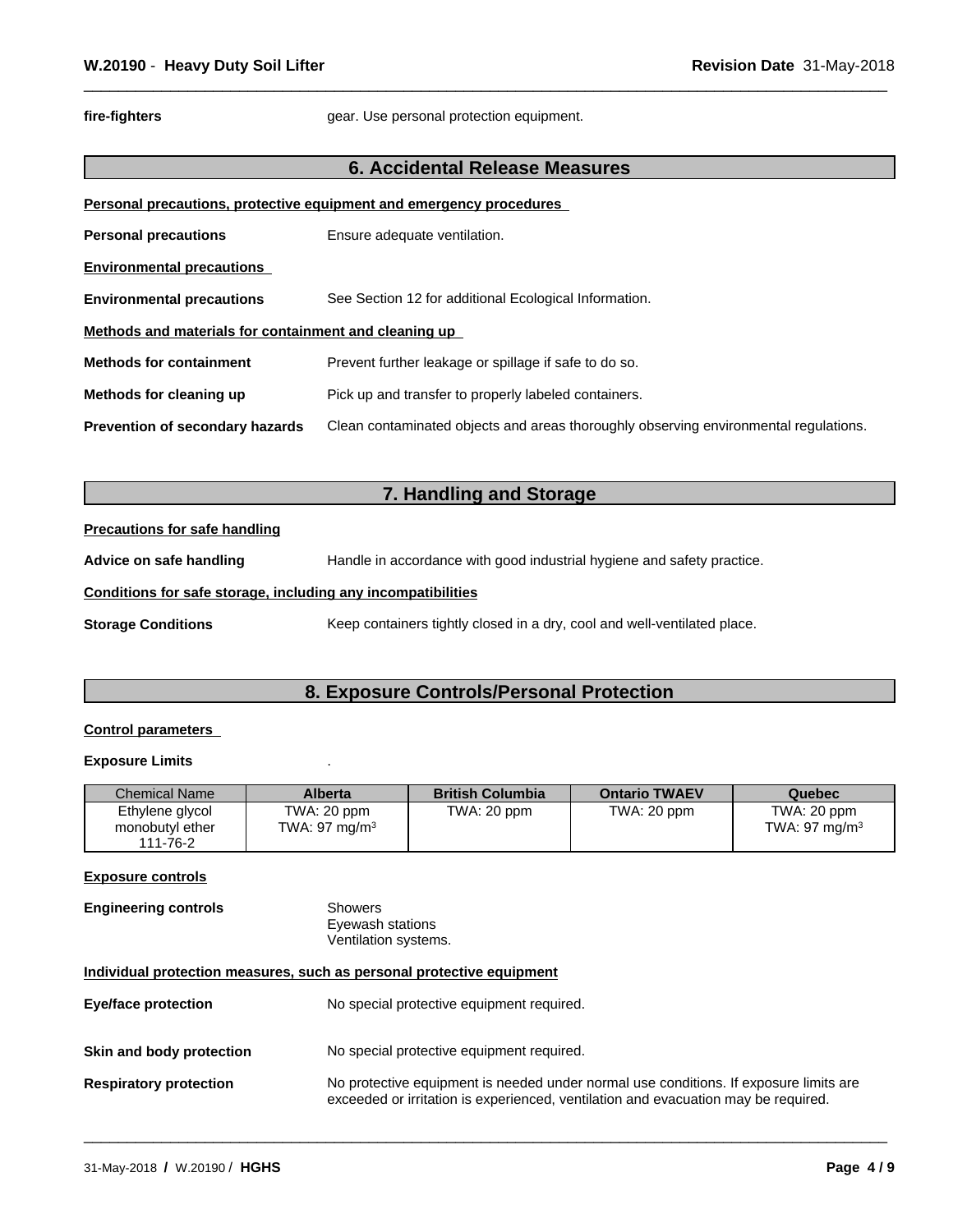**General hygiene considerations** Handle in accordance with good industrial hygiene and safety practice.

## **9. Physical and chemical properties**

| Information on basic physical and chemical properties |                                     |                          |
|-------------------------------------------------------|-------------------------------------|--------------------------|
| <b>Physical state</b>                                 | Liquid                              |                          |
| Appearance                                            | Clear                               |                          |
| <b>Color</b>                                          | Yellow                              |                          |
| Odor                                                  | Citrus                              |                          |
| <b>Odor Threshold</b>                                 | No information available            |                          |
| <b>Property</b>                                       | <b>Values</b>                       | Remarks • Methods        |
| рH                                                    | 8.5                                 |                          |
| <b>Melting/freezing point</b>                         |                                     | No information available |
| Boiling point/boiling range                           |                                     | No information available |
| <b>Flash Point</b>                                    | 49 °C / 120 °F                      |                          |
| <b>Evaporation rate</b>                               |                                     | No information available |
| <b>Flammability (solid, gas)</b>                      |                                     | No information available |
| <b>Flammability Limits in Air</b>                     |                                     |                          |
| upper flammability limit                              |                                     | No information available |
| lower flammability limit                              |                                     | No information available |
| Vapor pressure                                        |                                     | No information available |
| Vapor density                                         |                                     | No information available |
| <b>Relative density</b>                               | $0.90$ g/cc                         |                          |
| <b>Water solubility</b>                               | completely soluble                  |                          |
| Solubility in other solvents                          |                                     | No information available |
| <b>Partition coefficient</b>                          |                                     | No information available |
| <b>Autoignition temperature</b>                       |                                     | No information available |
| <b>Viscosity, kinematic</b>                           |                                     | No information available |
| Viscosity, dynamic                                    |                                     | No information available |
| <b>Explosive properties</b>                           | No information available.           |                          |
| <b>Oxidizing properties</b>                           | No information available.           |                          |
| <b>Other information</b>                              |                                     |                          |
| <b>Softening point</b>                                | No information available            |                          |
| <b>Molecular Weight</b>                               | No information available            |                          |
| Volatile organic compounds (VOC)                      | 66%                                 |                          |
| content                                               |                                     |                          |
| <b>Density</b>                                        | No information available            |                          |
| <b>Bulk Density</b>                                   | No information available            |                          |
|                                                       |                                     |                          |
|                                                       | <b>10. Stability and Reactivity</b> |                          |

| <b>Reactivity</b>                  | No information available.                                                                                                    |
|------------------------------------|------------------------------------------------------------------------------------------------------------------------------|
| <b>Chemical stability</b>          | Stable under normal conditions.                                                                                              |
| Possibility of hazardous reactions | None under normal processing.                                                                                                |
| <b>Conditions to Avoid</b>         | None known based on information supplied.                                                                                    |
| <b>Incompatible Materials</b>      | None known based on information supplied.                                                                                    |
|                                    | Hazardous Decomposition Products Carbon dioxide (CO2), carbon monoxide (CO), oxides of nitrogen (NOx), dense black<br>smoke. |

## **11. Toxicological information**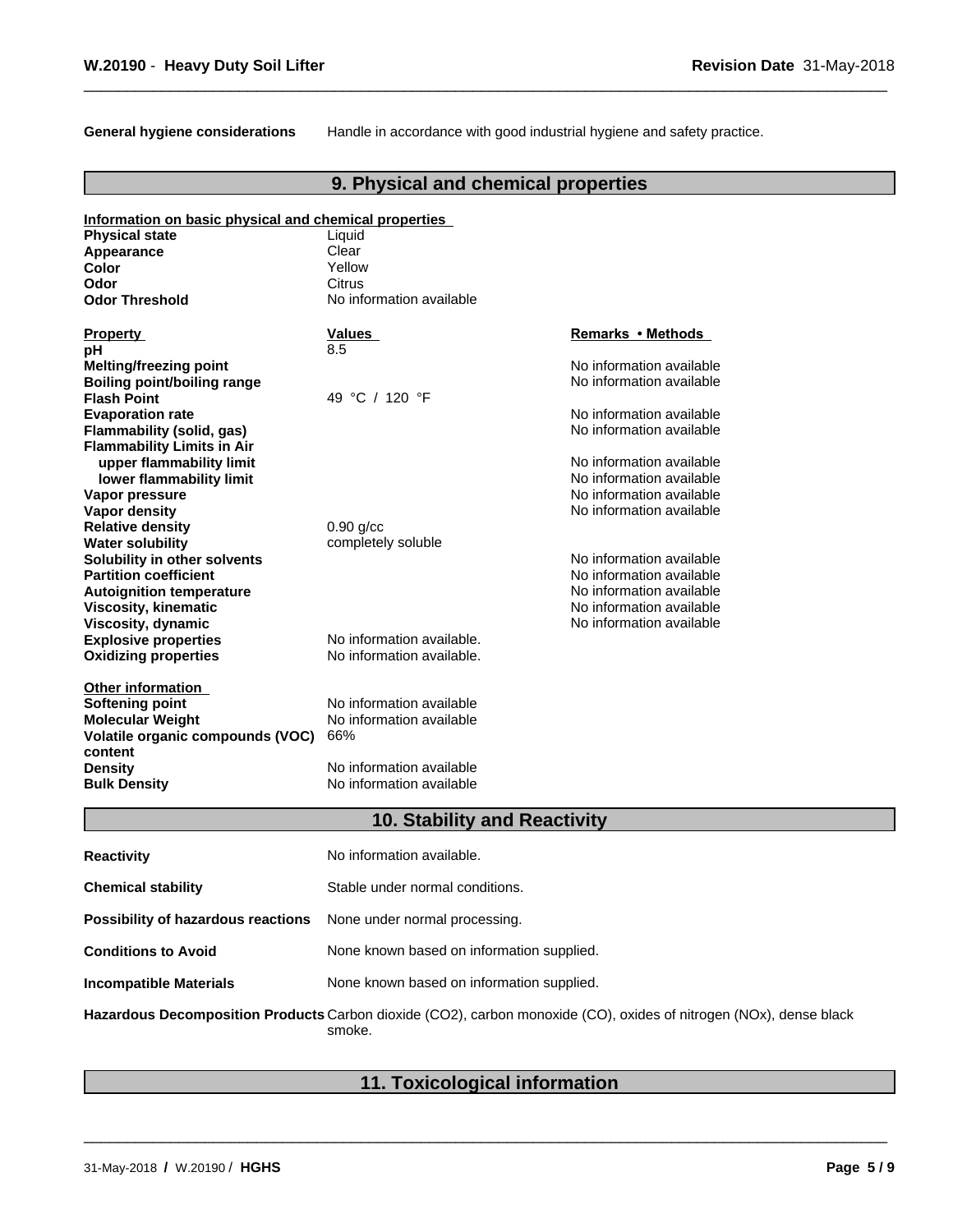#### **Information on likely routes of exposure**

#### **Product Information**

| <b>Inhalation</b>   | Specific test data for the substance or mixture is not available. |
|---------------------|-------------------------------------------------------------------|
| Eye contact         | Specific test data for the substance or mixture is not available. |
| <b>Skin contact</b> | Specific test data for the substance or mixture is not available. |
| Ingestion           | Specific test data for the substance or mixture is not available. |

#### **Information on toxicological effects**

**Symptoms** No information available.

#### **Numerical measures of toxicity:**

#### **Acute toxicity**

The following values are calculated based on chapter 3.1 of the GHS document

| ATEmix (oral)                 | 1,039.00 mg/kg |
|-------------------------------|----------------|
| <b>ATEmix (dermal)</b>        | 3,255.00 mg/kg |
| ATEmix (inhalation-dust/mist) | 45.33 ma/L     |
| ATEmix (inhalation-vapor)     | 23.00 mg/L     |

#### **Unknown acute toxicity**

 $<$  1 % of the mixture consists of ingredient(s) of unknown toxicity

#### **Component Information**

| <b>Chemical Name</b>                                        | LD50 Oral        | LD50 Dermal             | <b>LC50</b> Inhalation |
|-------------------------------------------------------------|------------------|-------------------------|------------------------|
| Ethylene glycol monobutyl ether<br>111-76-2                 | 470 mg/kg (Rat)  | $= 2000$ mg/kg (Rabbit) | $= 450$ ppm (Rat) 4 h  |
| D-limonene<br>5989-27-5                                     | 4400 mg/kg (Rat) | $>$ 5 g/kg (Rabbit)     |                        |
| Naphtha, petroleum,<br>hydrotreated heavy<br>64742-48-9-LB  | 5000 mg/kg (Rat) | $>$ 3160 mg/kg (Rabbit) |                        |
| SODIUM (C14-16) OLEFIN<br><b>SULFONATE</b><br>68439-57-6-LB | 2310 mg/kg (Rat) | $= 6300$ mg/kg (Rabbit) |                        |

#### **Delayed and immediate effects as well as chronic effects from short and long-term exposure**

| <b>Skin corrosion/irritation</b>  | No information available. |
|-----------------------------------|---------------------------|
| Serious eye damage/eye irritation | No information available. |
| Respiratory or skin sensitization | No information available. |
| Germ cell mutagenicity            | No information available. |
| Carcinogenicity                   | No information available. |

#### The table below indicates whether each agency has listed any ingredient as a carcinogen.

| Chemical<br><b>Name</b>     | <b>ACGIP</b> | $\sqrt{2}$ | <b>NITE</b><br>. | $\sqrt{2111}$ |
|-----------------------------|--------------|------------|------------------|---------------|
| .<br>D-limonene             |              |            |                  | <b>NA</b>     |
| $\sim$ $\sim$<br>coon<br>┚┶ |              |            |                  |               |

\_\_\_\_\_\_\_\_\_\_\_\_\_\_\_\_\_\_\_\_\_\_\_\_\_\_\_\_\_\_\_\_\_\_\_\_\_\_\_\_\_\_\_\_\_\_\_\_\_\_\_\_\_\_\_\_\_\_\_\_\_\_\_\_\_\_\_\_\_\_\_\_\_\_\_\_\_\_\_\_\_\_\_\_\_\_\_\_\_\_\_\_\_

### **Reproductive toxicity** No information available.

**STOT** - **single exposure** No information available.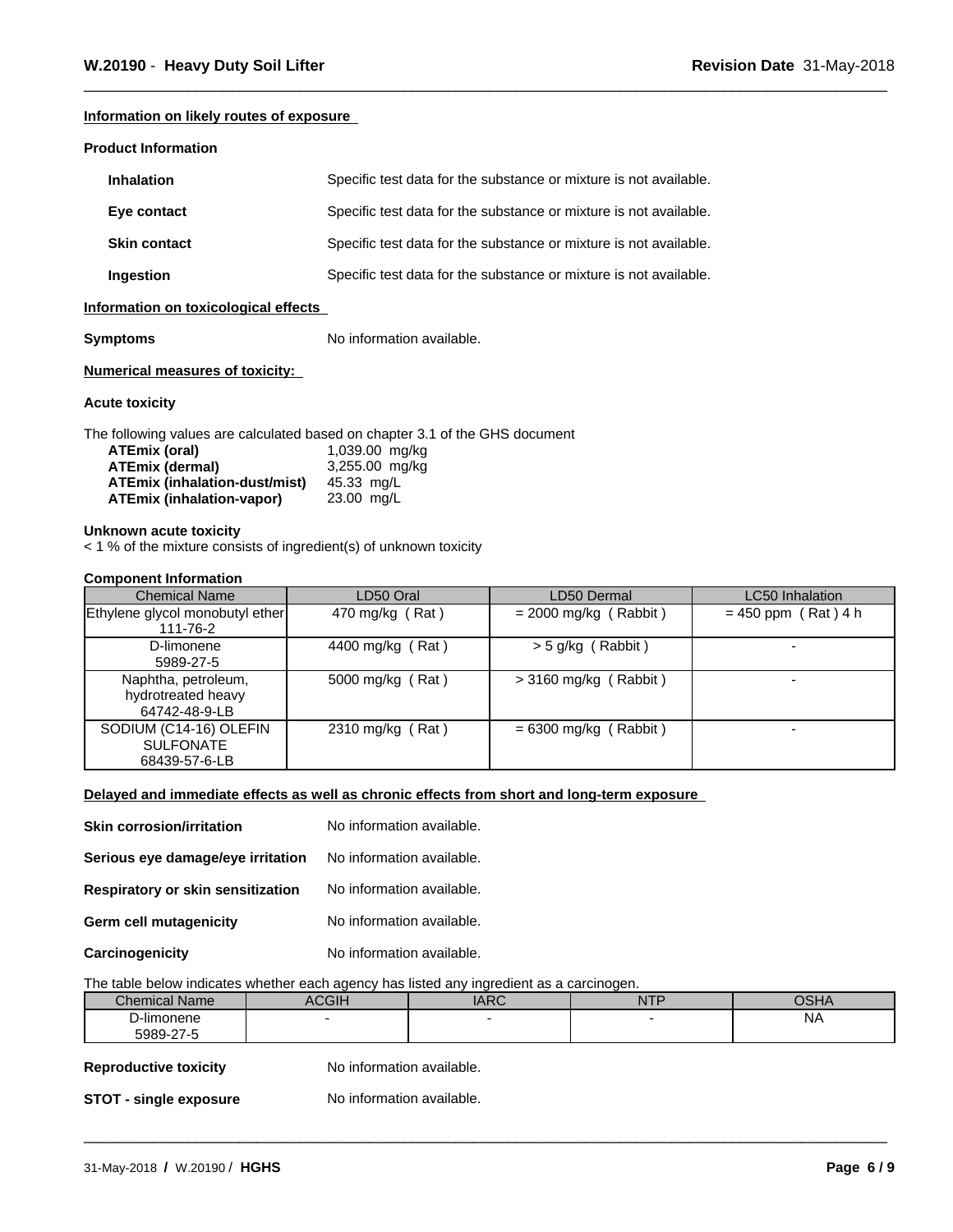| <b>STOT - repeated exposure</b> | No information available.                                                                              |
|---------------------------------|--------------------------------------------------------------------------------------------------------|
| <b>Target Organs</b>            | Blood, Central nervous system, Eyes, Hematopoietic System, Kidney, Liver, Respiratory<br>system, Skin. |
| <b>Aspiration hazard</b>        | No information available.                                                                              |

## **12. Ecological Information**

**Ecotoxicity** The environmental impact of this product has not been fully investigated.

| <b>Chemical Name</b>                                        | Toxicity to algae | Toxicity to fish                                                                                                   | Toxicity to<br>microorganisms | Toxicity to daphnia and<br>other aquatic<br>invertebrates |
|-------------------------------------------------------------|-------------------|--------------------------------------------------------------------------------------------------------------------|-------------------------------|-----------------------------------------------------------|
| Ethylene glycol<br>monobutyl ether<br>111-76-2              |                   | LC50: 96 h Lepomis<br>macrochirus 1490 mg/L<br>static LC50: 96 h<br>Lepomis macrochirus<br>2950 mg/L               |                               | EC50: 48 h Daphnia<br>magna 1000 mg/L                     |
| D-limonene<br>5989-27-5                                     |                   | LC50: 96 h Pimephales<br>promelas 0.619 - 0.796<br>mg/L flow-through LC50:<br>96 h Oncorhynchus<br>mykiss 35 mg/L  |                               |                                                           |
| Naphtha, petroleum,<br>hydrotreated heavy<br>64742-48-9-LB  |                   | LC50: 96 h Pimephales<br>promelas 2200 mg/L                                                                        |                               |                                                           |
| SODIUM (C14-16)<br><b>OLEFIN SULFONATE</b><br>68439-57-6-LB |                   | LC50: 96 h Brachydanio<br>rerio 1.0 - 10.0 mg/L<br>static LC50: 96 h<br>Brachydanio rerio 12.2<br>mg/L semi-static |                               |                                                           |

### **Persistence and degradability** No information available.

**Bioaccumulation** No information available.

#### **Component Information**

| <b>Chemical Name</b>            | log Pow |
|---------------------------------|---------|
| Ethylene glycol monobutyl ether | 0.81    |
| 111-76-2                        |         |

**Other adverse effects** Discharge into the environment must be avoided.

## **13. Disposal Considerations**

#### **Waste treatment**

## **14. Transport information**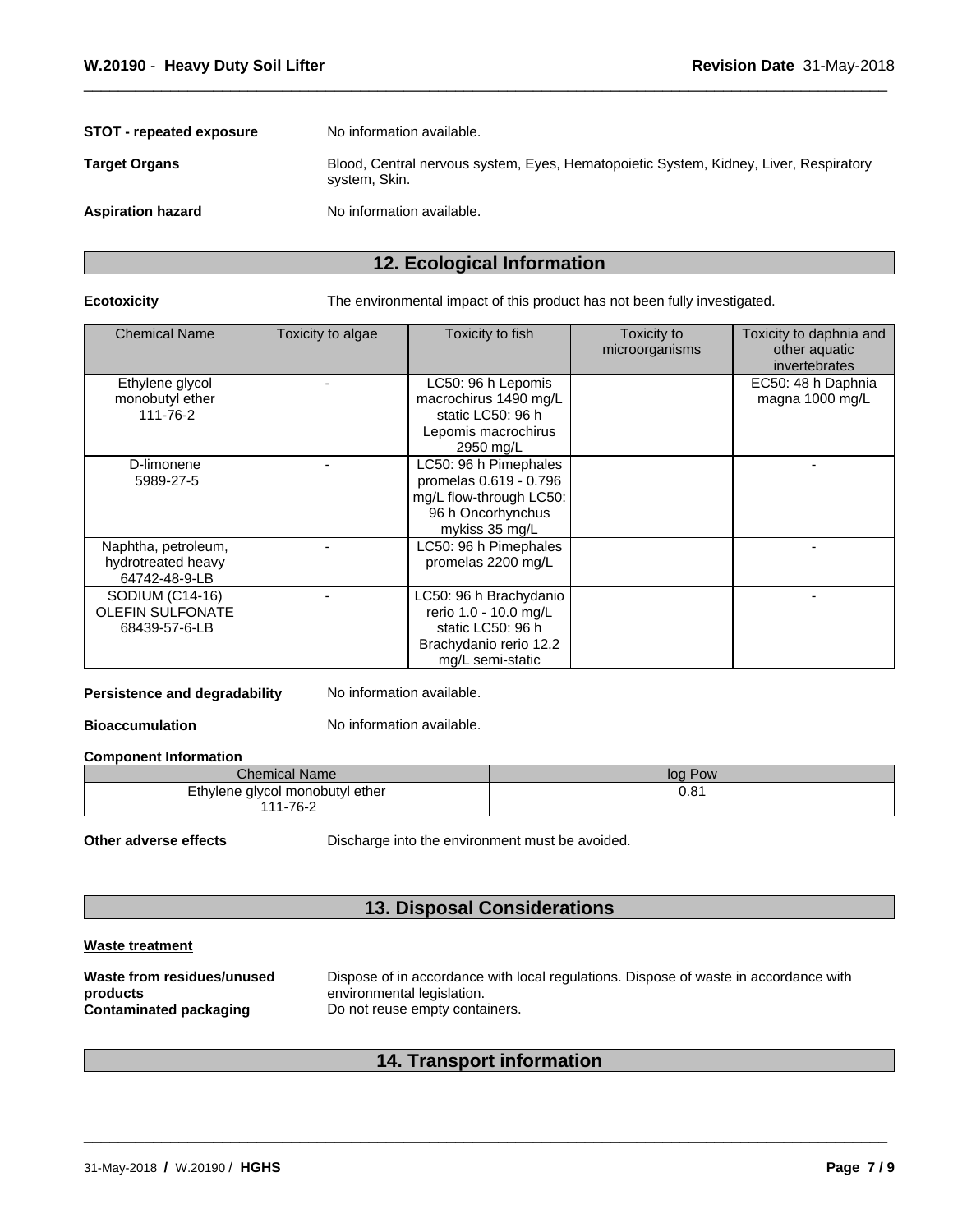**DOT** Not regulated

**UN** - **Packing Group** 

### **15. Regulatory information**

**Regulatory information**

**International Regulations**

**Ozone-depleting substances (ODS)** Not applicable

**Persistent Organic Pollutants** Not applicable

**Export Notification requirements** Not applicable

| <b>International Inventories</b> |          |  |
|----------------------------------|----------|--|
| TSCA                             | Complies |  |
| <b>DSL/NDSL</b>                  | Complies |  |
| <b>EINECS/ELINCS</b>             | Complies |  |
| <b>ENCS</b>                      | Complies |  |
| <b>IECSC</b>                     | Complies |  |
| KECL                             | Complies |  |
| <b>PICCS</b>                     | Complies |  |
| <b>AICS</b>                      | Complies |  |
|                                  |          |  |

This product is exempt from listing on the US TSCA 8 (b) inventory when it is used for cosmetic products ONLY. For any other use, the product is not listed and may be used for R&D purposes only.

 **TSCA** - United States Toxic Substances Control Act Section 8(b) Inventory

 **DSL/NDSL** - Canadian Domestic Substances List/Non-Domestic Substances List

 **EINECS/ELINCS** - European Inventory of Existing Chemical Substances/European List of Notified Chemical Substances

 **ENCS** - Japan Existing and New Chemical Substances

 **IECSC** - China Inventory of Existing Chemical Substances

 **KECL** - Korean Existing and Evaluated Chemical Substances

 **PICCS** - Philippines Inventory of Chemicals and Chemical Substances

 **AICS** - Australian Inventory of Chemical Substances

## **16. OTHER INFORMATION, INCLUDING DATE OF PREPARATION OF THE LAST REVISION**

| <b>NFPA</b>                               | Health hazards 0                                        | <b>Flammability 0</b>                       | Instability 0             | <b>Physical and chemical</b><br>properties - |
|-------------------------------------------|---------------------------------------------------------|---------------------------------------------|---------------------------|----------------------------------------------|
| HMIS                                      | <b>Health hazards 2</b>                                 | <b>Flammability 0</b>                       | Physical hazards 0        | Personal protection X                        |
|                                           | Legend SECTION 8: Exposure controls/personal protection |                                             |                           |                                              |
| TWA:                                      | Time weighted average                                   | STEL:                                       | Short term exposure limit |                                              |
| Ceiling                                   | Maximum limit value:                                    |                                             | Skin designation          |                                              |
| <b>Prepared By</b>                        |                                                         | Chemspec Regulatory Affairs/Product Safety. |                           |                                              |
| <b>Revision Date</b>                      | 31-May-2018                                             |                                             |                           |                                              |
| <b>Revision Note</b><br><b>Disclaimer</b> |                                                         | No information available.                   |                           |                                              |